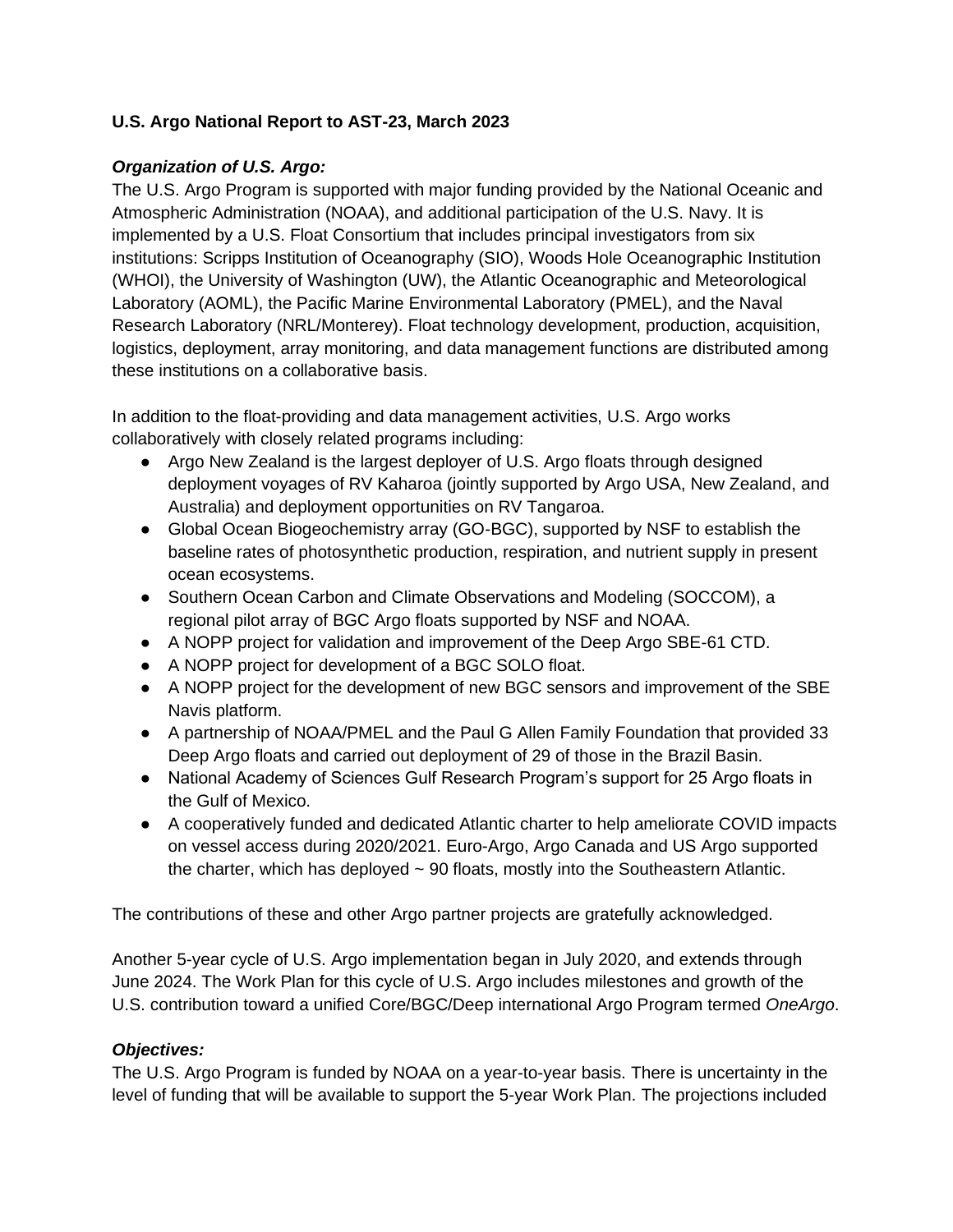in the Plan are optimistic. The assumptions guiding Work Plan scenarios were that (i) Core Argo budgets should increase by 10% per year above the FY2019 institutional funding levels, and (ii) incremental funding of \$1M per year will be available for each of the U.S. Consortium Deep and BGC Argo Programs. The increases for Core Argo are meant first to restore a healthy number of deployments for sustaining the Core Argo array, and second to fund coverage increases, beginning with those proposed for high latitudes and the equatorial Pacific. A distribution of institutional effort between the Deep and BGC programs has been planned by the U.S. Argo institutional partners. All float-providing institutions will participate in both Deep and BGC Programs, and the U.S. Argo DAC will carry out the corresponding data management. Actual funding levels are likely to be less than the ideal scenarios, in which case the highest priority will be sustaining the Core Argo array.

#### *Status of U.S. Core Argo implementation:*



*Fig. 1: Location of operational U.S. Argo Program and U.S. Argo Equivalent floats as of January 2022 (Source: OceanOPS).*

There were 2049 operational U.S. Argo Program floats (Fig. 1) provided by the U.S. Argo Consortium as of January 2022. An additional 152 U.S. Argo equivalent floats were operational at that time, mostly SOCCOM and GO-BGC instruments. Support levels for Core U.S. Argo have remained relatively flat since 2004, with some recent augmentations. Inflationary losses have been offset by increases in float lifetime, with over 80% of floats deployed as far back as 2016 still operational as of 2/022 (Table 1). Hence the number of operational U.S. Argo Program floats has been relatively steady, oscillating around approximately 2000 since about 2016 (Fig. 2).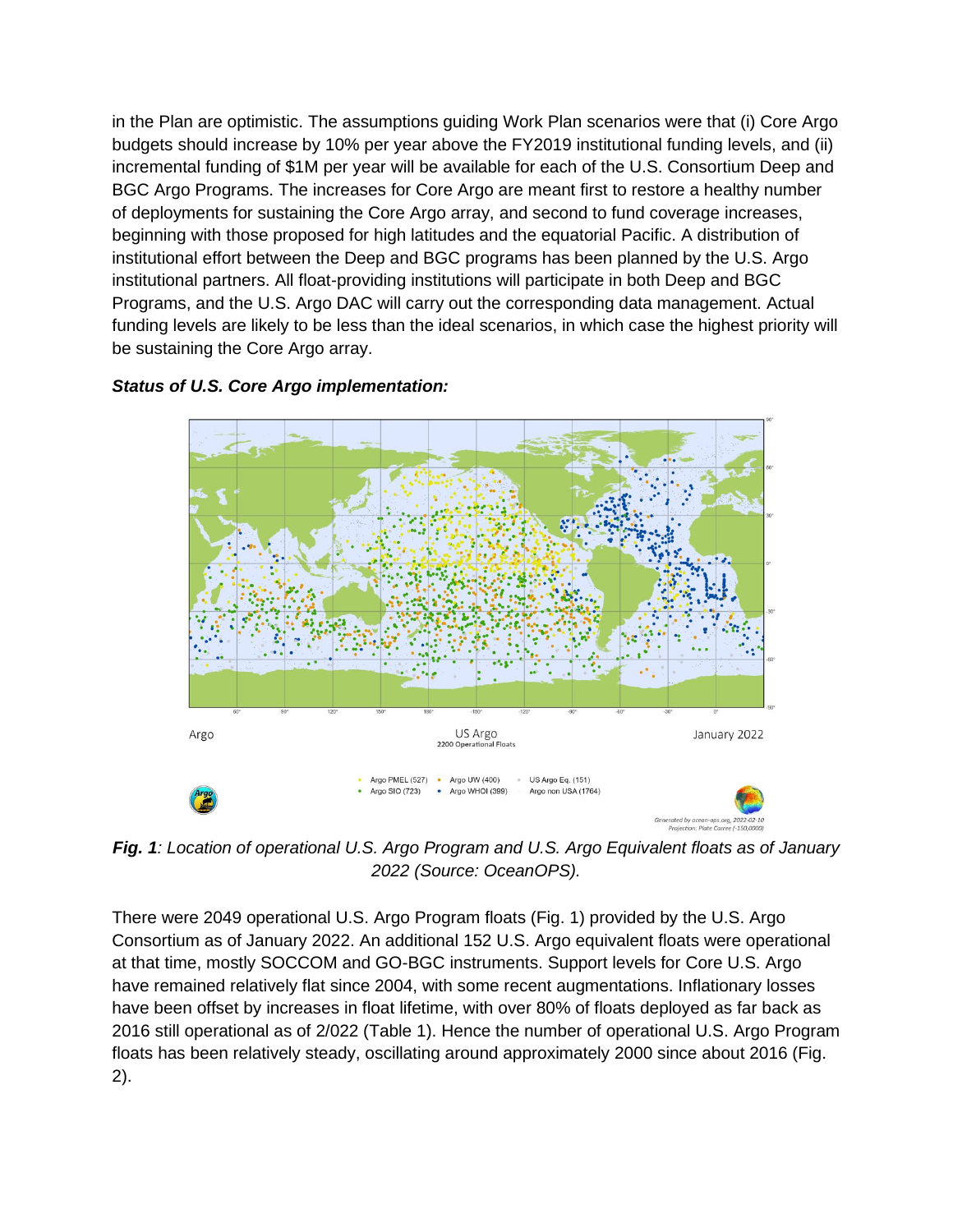Further increases in lifetime are expected through continuing identification of short-term and long-term failure modes and improved battery technologies. However, the present number of yearly deployments may not be sufficient to sustain the level of U.S. Argo floats.



*Fig. 2: Timeline of the number of operational U.S. Argo Program floats (Source: OceanOPS).*

| Year deployed | Number deployed | Number active as of | % active (2/2022) |
|---------------|-----------------|---------------------|-------------------|
|               |                 | 2/2022              |                   |
| 2012          | 341             | 15                  | 4%                |
| 2013          | 329             | 17                  | 5%                |
| 2014          | 376             | 99                  | 31%               |
| 2015          | 346             | 225                 | 65%               |
| 2016          | 346             | 276                 | 80%               |
| 2017          | 366             | 301                 | 82%               |
| 2018          | 284             | 236                 | 83%               |
| 2019          | 295             | 252                 | 85%               |
| 2020          | 284             | 261                 | 92%               |
| 2021          | 295             | 264                 | 89%               |

*Table 1: Number of U.S. Argo Program floats deployed in each year since 2012 and the number still active as of 2/2022 (Source: OceanOPS). A major focus of U.S. Argo is extension of float lifetimes and reduction of early float failures.*

Impacts of the Covid-19 pandemic have included limitations on all institutional laboratory activities for physical distancing, a substantial reduction in available deployment opportunities by the research fleet, supply chain difficulties that have adversely affected float manufacture, and sea freight delays. There were 295 US Argo Program floats deployed during 2021 (Table 1). Continuing limitations of the research fleet are limiting deployments in remote regions (Fig. 3). Nonetheless, the relatively long life of Argo floats mitigates the Covid-19 reduction in activities, as illustrated by the continuing nearly-constant number of active US Argo Program floats (Fig. 2).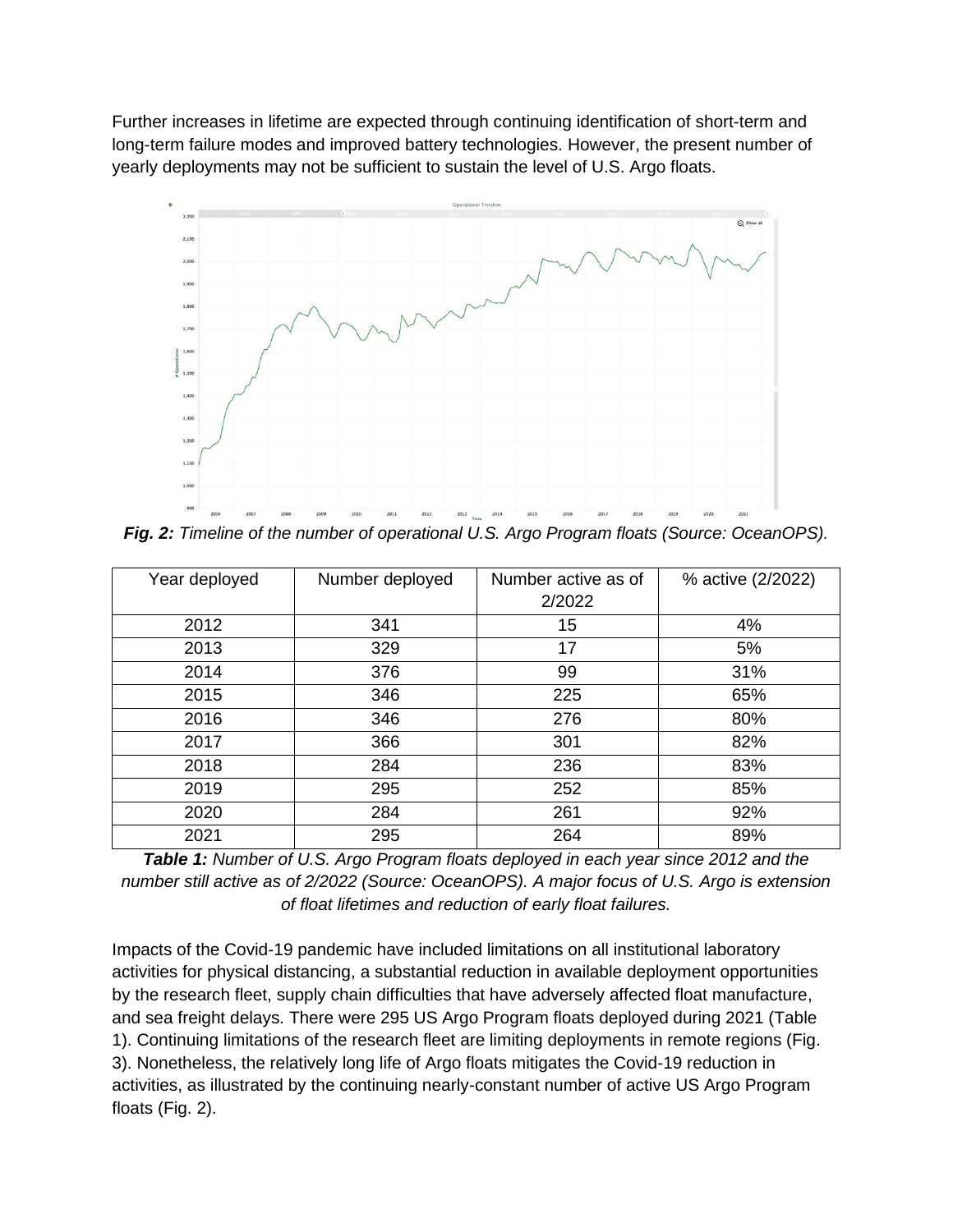

*Fig. 3: Latest location of US Argo Program floats deployed during 2021 (Source: OceanOPS).*

Support for U.S. Argo includes float production and deployment, technology improvement, communications, data system development and implementation for real-time and delayed-mode data streams, participation in international Argo coordination and in technical and science workshops, Regional Centers, and outreach activities. Work is ongoing to assess the accuracy of CTD data used for the core Argo mission. Salinity drift in recent cohorts of Argo floats is being closely monitored collaboratively with the CTD manufacturer. An alternative Core CTD manufacturer is entering pilot status with the intent of limiting risk to the Argo Program. US Argo is actively involved in testing, quantifying sensor biases, and contributing to the pilot array of RBR CTD equipped floats.



## *Deep Argo:*

*Fig. 4: Location of all 189 active Deep Argo floats, as of 2/2022, by National Program, with the 102 active U.S. Deep Argo floats indicated by dark green symbols (Source: OceanOPS).*

In 2011–2015, U.S. Argo carried out development and testing of Deep Argo floats, with successful prototype float deployments in 2013–2015. U.S. Deep Argo floats profile to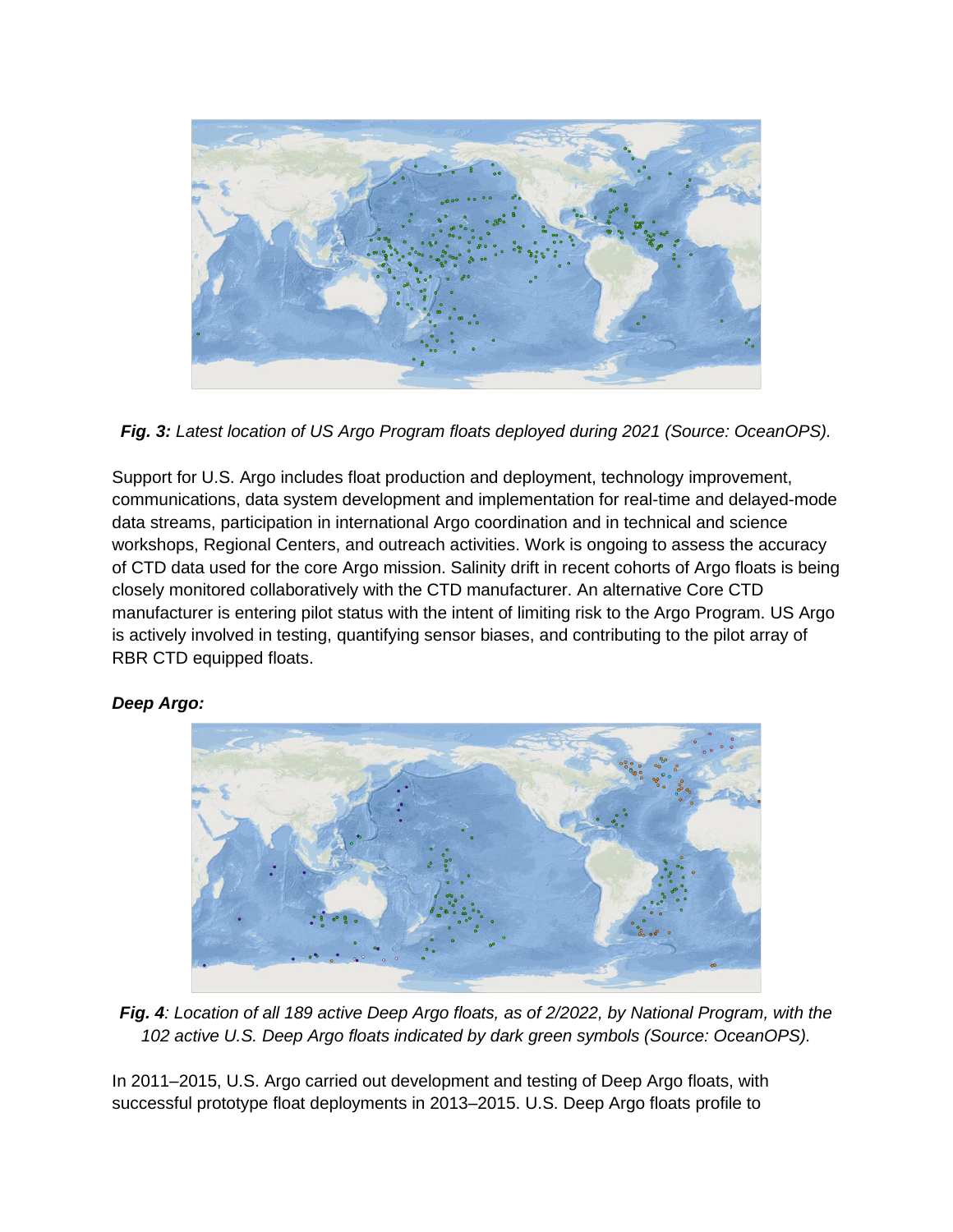pressures as great as 6000 dbar, and recent versions with hybrid lithium batteries are capable of more than 200 cycles. Deployment of U.S. Deep Argo regional pilot arrays began in the SW Pacific Basin in 2016–present, in the South Australian Basin in late 2016 and 2020, in the Australian Antarctic Basin in early 2018, and in the western North Atlantic in early 2017. In 2019–2020, in the Brazil Basin, 29 Deep Argo floats were deployed through a partnership of PMEL/U.S. Argo and the Paul G. Allen Family Foundation, with continued U.S. Argo Deep floats deployments in the Western South Atlantic thereafter (Fig. 4).

Testing of Deep Argo float models continues as well as testing of SBE-61 CTD accuracy and stability. The SBE-61 has not yet achieved its aspirational goals of  $\pm$  .001°C,  $\pm$ .002 psu, and  $\pm$  4 dbar, but is progressing relative to those goals. In partnership with U.S. Argo, a 3-year National Ocean Partnership Program award is funded for improvement of the SBE-61. A collaborative U.S./New Zealand/SeaBird Scientific cruise on RV Tangaroa took place in March 2021 for testing/validation of new SBE-61 conductivity and pressure sensors.



# *BGC Argo:*

*Fig. 5: Locations of 454 active BGC-Argo floats as of 2/2022, including 177 US Argo and Argo Equivalent BGC floats (mostly from SOCCOM and GO-BGC). US BGC floats are indicated as dark green symbols (Source: OceanOPS).*

Since 2012 the US has carried out testing and deployment of Biogeochemical (BGC) Argo floats. The present versions of these floats cycle 0–2000 m at 10-day intervals and, in addition to the CTD, may carry sensors for dissolved oxygen, nitrate, pH, chlorophyll fluorescence, and particulate backscatter. A major NSF proposal (SOCCOM) started in 2014 to deploy a 200-float array of BGC floats in the Southern Ocean. A second major NSF proposal (GO-BGC) has recently been funded for global deployments of up to 500 BGC floats over a 5-year period. A funded NOPP proposal is developing a BGC SOLO float to increase the number of available BGC float models. As of 2/2022, US BGC floats, mostly from SOCCOM and GO-BGC, number 177 of the total 454 active BGC Argo floats (Fig. 5) with at least 1 BGC sensor

## *Plans:*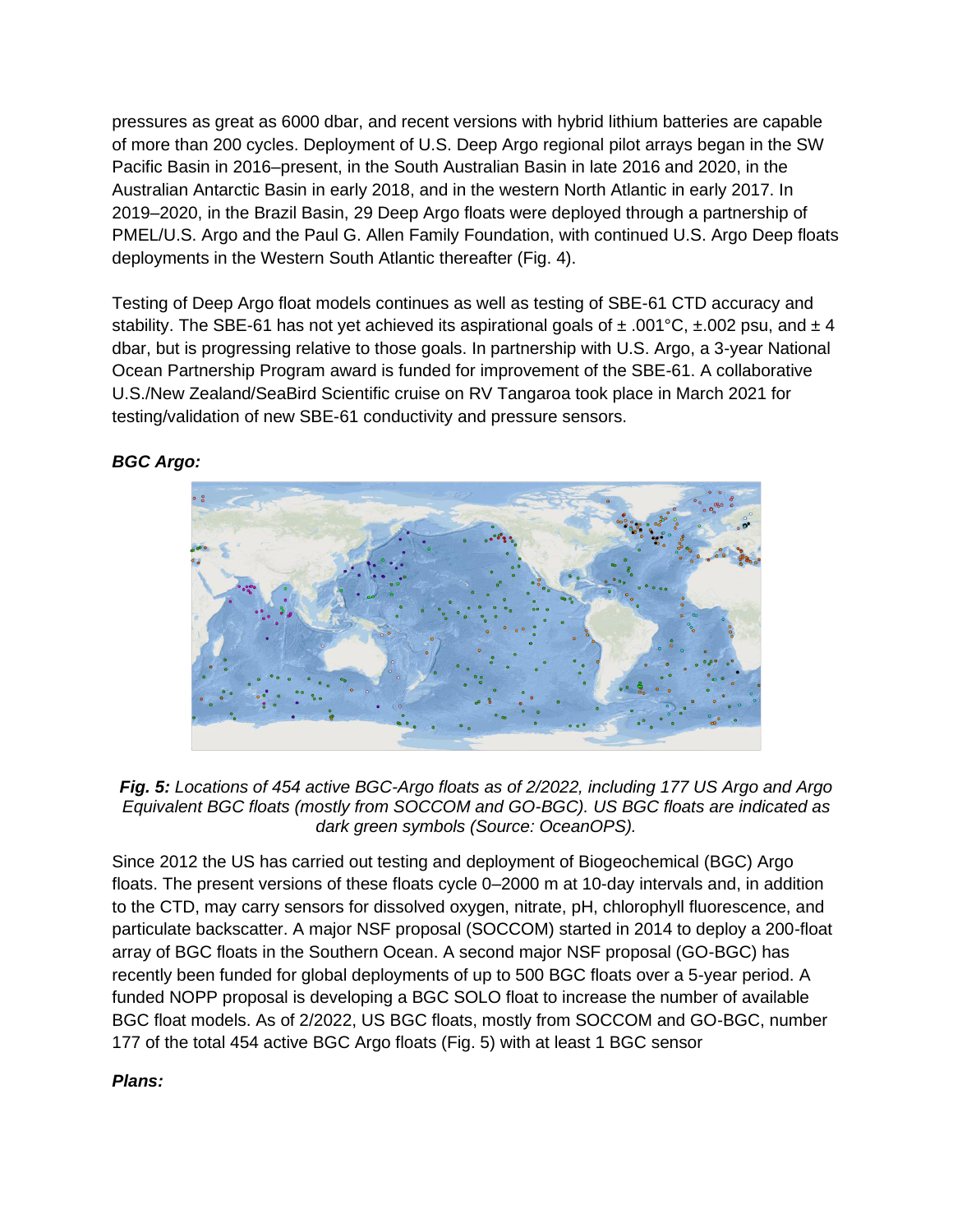The highest priority for U.S. Argo is to sustain the Core Argo array. Specific plans for float deployments in 2022, as they evolve, are posted on the AIC deployment planning web page. Funding levels for the U.S. Argo Program in FY2022 are not yet finalized but are expected to at least equal FY2021 levels.

A deployment cruise on RV Kaharoa, from New Zealand to Tahiti, and back to NZ (Fig. 6), is tentatively planned beginning about November 2022, to deploy about 8 U.S. Deep Argo floats in the SW Pacific Basin, about 100 U.S. Core Argo floats in the South Pacific, plus additional Australia Core Argo floats. Since 2004, 24 voyages on RV Kaharoa have deployed at least 2054 Argo floats (Source: OceanOPS).



*Fig. 6: Tentative cruise track and deployment plan for the Kaharoa Argo-25 voyage. Blue dots indicate Core Argo float deployments. Deep float deployment locations are not yet determined*

#### *Data management*

The U.S. Argo Data Assembly Center (DAC) is based at NOAA/AOML. Real-time data from all U.S. Argo floats are distributed via the GTS and the Global Data Assembly Centers (GDACs). The systems developed at AOML are operational on a primary server housed at AOML and also run on AOML's Argo mirror server at a cloud service provider. These apply internationallyagreed Argo-specific quality control tests and generate data files for the user communities that comply with the Argo standards. The U.S. Argo DAC has expanded its decoding and quality control capabilities to the full suite BGC data from APEX-family Iridium floats. Currently, an expansion of this capability to NAVIS-type Iridium floats is underway. The U.S. Argo DAC also implemented adaptations necessary for the processing of core data from the first SOLO-type BGC float. The collaboration with SIO on this data stream is ongoing. The AOML data center serves as the national focus for data management and is the conduit for delayed-mode data to pass between the PIs and the GDACs. Delayed-mode quality control and some other data management functions are carried out by the float-providing institutions.

In addition to the national DAC, a GDAC is run as part of the GODAE server, located at the Naval Research Laboratory, Monterey. The two GDACs at NRL/Monterey and IFREMER/Brest are mirror images in their assemblies of Argo data from all international partners, and are